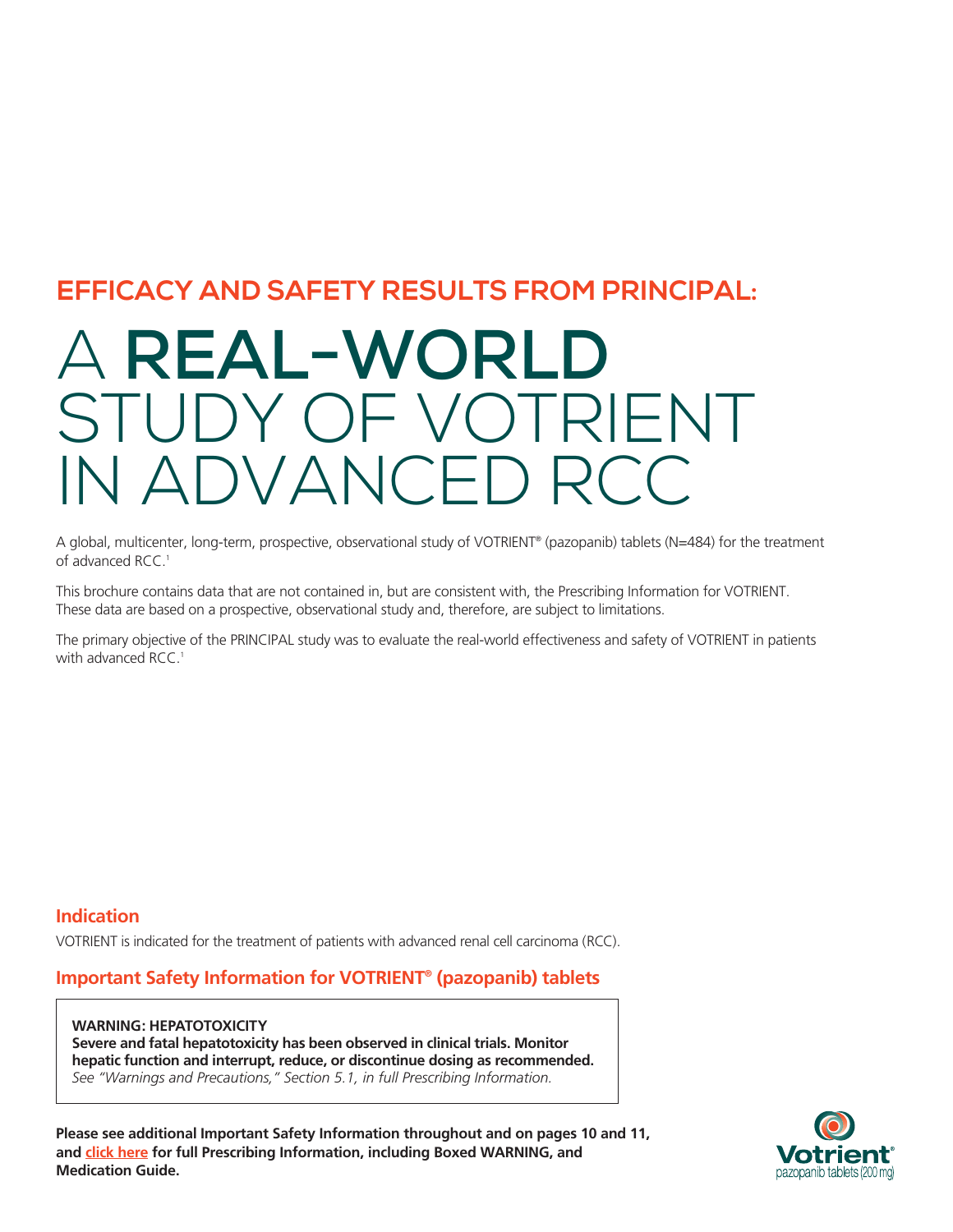#### **STUDY DESIGN**

## PRINCIPAL: A Prospective, Observational Study of VOTRIENT in Advanced RCC<sup>1</sup>

**These data are based on a prospective, observational study and, therefore, are subject to limitations. The primary objective of the PRINCIPAL study is to evaluate the real-world effectiveness and safety of VOTRIENT® (pazopanib) tablets in patients with advanced RCC.**

**Data exclude a population that was not consistent with the phase 3 pivotal trial.**

#### **OBJECTIVES**

**1** To evaluate PFS, OS, and ORR.

**2** To evaluate the frequency of serious AEs and AEs of special interest.

AE, adverse event; ORR, overall response rate; OS, overall survival; PFS, progression-free survival.

## Baseline Patient Demographics and Disease Characteristics<sup>1</sup>

**Please see additional Important Safety Information throughout and on pages 10 and 11, and [click here](https://www.novartis.us/sites/www.novartis.us/files/votrient.pdf) for full Prescribing Information, including Boxed WARNING, and Medication Guide.**

#### **STUDY DESIGN**

- A global, multicenter, long-term, prospective, observational study to evaluate treatment patterns and clinical outcomes in patients with advanced RCC treated for the first time with VOTRIENT
- Study included real patients and was not a retrospective chart review
- The study population included male and female patients (≥18 years of age) with a documented diagnosis of clear cell or predominantly clear cell RCC
- Patients initiated treatment within 30 days of enrollment and participated for 30 months or until discontinuation



**Data exclude a population that was not consistent with the phase 3 pivotal trial.**

#### **Important Safety Information for VOTRIENT® (pazopanib) tablets** (cont)

**QT Prolongation and Torsades de Pointes:** Prolonged QT intervals and arrhythmias, including torsades de pointes, have occurred. Use with caution in patients with a history of QT interval prolongation, patients taking antiarrhythmics or other medications that may prolong QT interval, and those with relevant preexisting cardiac disease. Baseline and periodic monitoring of electrocardiograms and maintenance of electrolytes (eg, calcium, magnesium, potassium) within the normal range should be performed.

#### **Important Safety Information for VOTRIENT® (pazopanib) tablets** (cont)

**Hepatic Toxicity and Hepatic Impairment:** Severe and fatal hepatotoxicity has occurred. Patients older than 65 years are at an increased risk. Increases in serum transaminase levels (alanine aminotransferase [ALT], aspartate aminotransferase [AST]) and bilirubin were observed. Transaminase elevations occur early in the course of treatment (92.5% of all transaminase elevations of any grade occurred in the first 18 weeks). In patients with preexisting moderate hepatic impairment, the starting dose of VOTRIENT should be reduced to 200 mg per day or alternatives to VOTRIENT should be considered. Treatment with VOTRIENT is not recommended in patients with severe hepatic impairment. Concomitant use of VOTRIENT and simvastatin increases the risk of ALT elevations and should be undertaken with caution *[see* **Drug Interactions***]*. Before the initiation of treatment and regularly during treatment, **monitor hepatic function and interrupt, reduce, or discontinue dosing as recommended.**

#### **KEY ELIGIBILITY CRITERIA**  $\bullet$   $\geq$  18 years • Documented diagnosis of advanced RCC • Clear cell or predominantly clear cell histology • Clinical decision to initiate treatment with VOTRIENT **TREATMENT** • VOTRIENT 200 mg to 800 mg until discontinuation (N=484) **PRIMARY EFFICACY END POINTS** • PFS  $\bullet$  OS • ORR

|                                          | All patients (N=484) |  |
|------------------------------------------|----------------------|--|
| Median age, years (range)                | 66 (22-90)           |  |
| Sex, n (%)                               |                      |  |
| Male                                     | 333 (69)             |  |
| Female                                   | 151(31)              |  |
| Race, n (%)                              |                      |  |
| White                                    | 455 (94)             |  |
| African American/African                 | 2(0.4)               |  |
| Asian                                    | 3(0.6)               |  |
| Hispanic                                 | 10(2)                |  |
| Other                                    | 14(3)                |  |
| <b>Median number of metastatic sites</b> | $\overline{2}$       |  |
| Location of metastatic sites, n (%)      |                      |  |
| Lung                                     | 304(63)              |  |
| Bone                                     | 136 (28)             |  |
| Liver                                    | 71(15)               |  |
| Adrenal glands                           | 47 (10)              |  |
| Lymph nodes                              | 166 (34)             |  |
| Other                                    | 134 (28)             |  |
| Histology, $n$ $%$                       |                      |  |
| Clear cell                               | 431 (89)             |  |
| Predominantly clear cell                 | 53 (11)              |  |
| ECOG performance status, n (%)           |                      |  |
| $\mathbf 0$                              | 262 (54)             |  |
| 1                                        | 222 (46)             |  |
| First-line systemic therapy              |                      |  |
| Yes                                      | 26(5)                |  |
| No                                       | 458 (95)             |  |

ECOG, Eastern Cooperative Oncology Group.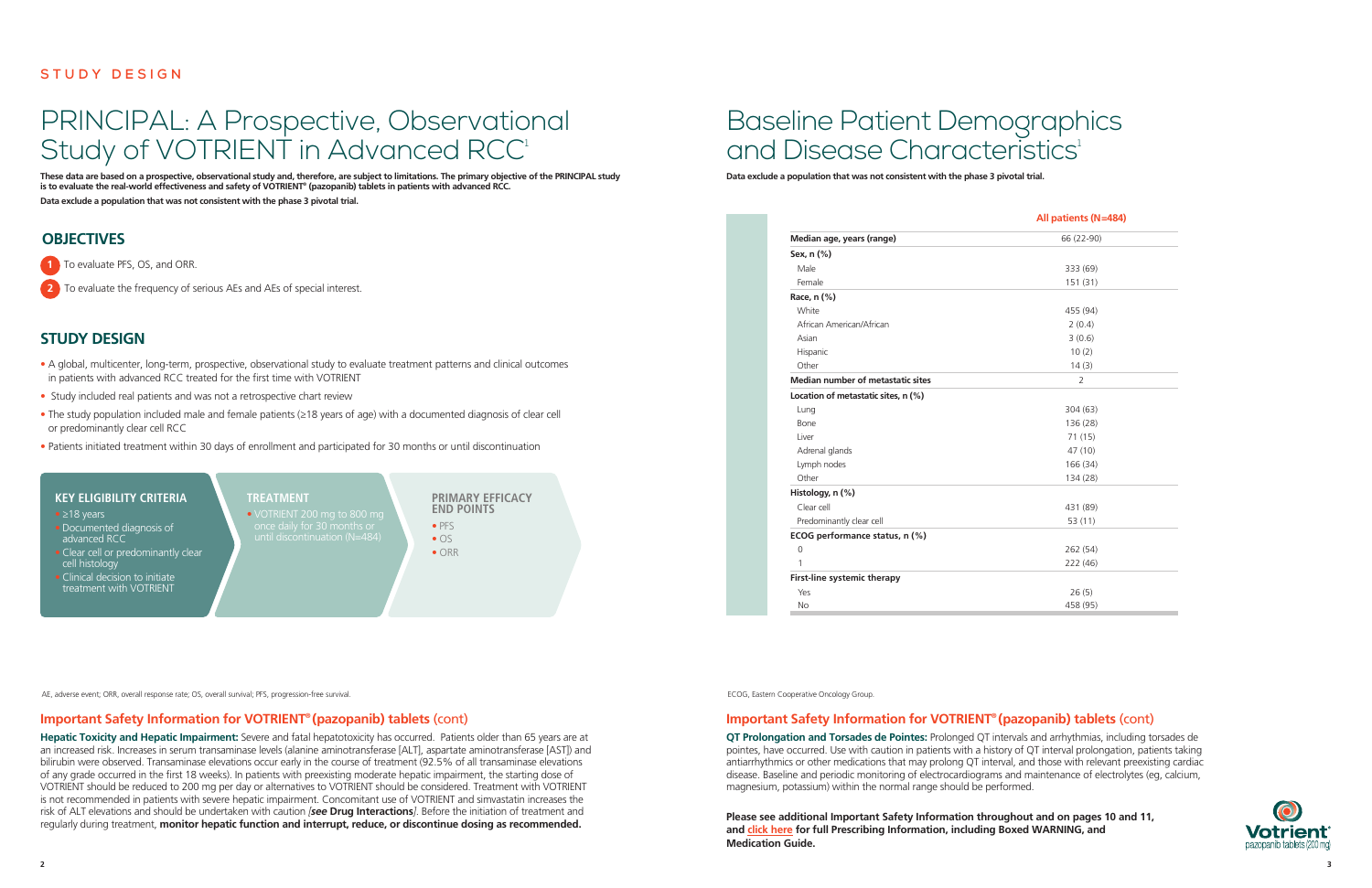#### **RISK STRATIFICATION CRITERIA**

## Risk Criteria Evolved Over Time<sup>2-4</sup> Patients by Risk Stratification

• Highlighted sections of the table below show differences in risk criteria used in the phase 3 pivotal and PRINCIPAL trials

• There are several differences in risk criteria used to stratify patients in the phase 3 pivotal (MSKCC 1999) and PRINCIPAL trials (MSKCC 2002 and IMDC 2009)

– These evolved criteria may help account for the differences between risk groups in the 2 trials

#### **Important Safety Information for VOTRIENT® (pazopanib) tablets** (cont)

#### **PATIENTS ACROSS ALL RISK GROUPS WERE INCLUDED IN THE PRINCIPAL AND PHASE 3 PIVOTAL TRIALS<sup>1,5</sup>**

**Cardiac Dysfunction:** Cardiac dysfunction, such as congestive heart failure (CHF) and decreased left ventricular ejection fraction (LVEF), has occurred. In the overall safety population for RCC (N=586), cardiac dysfunction was observed in 0.6% (4/586) of patients without routine on-study LVEF monitoring. In a randomized RCC trial of VOTRIENT® (pazopanib) tablets compared with sunitinib, in patients who had baseline and follow-up LVEF measurements, myocardial dysfunction occurred in 13% (47/362) of patients on VOTRIENT compared with 11% (42/369) of patients on sunitinib. CHF occurred in 0.5% of patients on each arm. Monitor blood pressure (BP), and manage promptly using a combination of antihypertensive therapy and dose modification of VOTRIENT (interruption and reinitiation at a reduced dose based on clinical judgment). Carefully monitor patients for clinical signs or symptoms of CHF. Baseline and periodic evaluation of LVEF is recommended in patients at risk of cardiac dysfunction, including previous anthracycline exposure.



# Across Trials and Criteria

#### **Data exclude a population that was not consistent with the phase 3 pivotal trial.**

- In the pivotal trial, the majority of patients were MSKCC favorable and intermediate risk
- In the PRINCIPAL trial, the majority of patients were MSKCC and IMDC intermediate risk

#### **Important Safety Information for VOTRIENT® (pazopanib) tablets** (cont)

**Hemorrhagic Events:** Fatal hemorrhagic events were reported in 0.9% (5/586) of patients in the RCC trials. In the randomized RCC trial, 13% (37/290) of patients treated with VOTRIENT compared to 5% (7/145) of patients on placebo experienced at least 1 hemorrhagic event. The most common hemorrhagic events were hematuria (4%), epistaxis (2%), hemoptysis (2%), and rectal hemorrhage (1%). VOTRIENT should not be used in patients who have a history of hemoptysis, cerebral, or clinically significant gastrointestinal (GI) hemorrhage in the past 6 months.

|                       | <b>Phase 3 Pivotal Trial</b><br>$(VOTRIENT n=290)$<br><b>MSKCC 1999</b> | <b>PRINCIPAL Trial</b><br>$(N=484)$ |                  |
|-----------------------|-------------------------------------------------------------------------|-------------------------------------|------------------|
|                       |                                                                         | <b>MSKCC 2002</b>                   | <b>IMDC 2009</b> |
| Favorable, n (%)      | 113(39)                                                                 | 21(4)                               | 28(6)            |
| Intermediate, $n$ (%) | 159(55)                                                                 | 302(62)                             | 286 (59)         |
| Poor, $n$ $%$         | 9(3)                                                                    | 39(8)                               | 83(17)           |

| <b>Phase 3 Pivotal Trial</b> |                                                                          | <b>PRINCIPAL Trial</b> |                  |
|------------------------------|--------------------------------------------------------------------------|------------------------|------------------|
| <b>MSKCC 1999</b>            | <b>Risk Factors</b>                                                      | <b>MSKCC 2002</b>      | <b>IMDC 2009</b> |
| $\checkmark$                 | Hgb <lln (men)<br="" dl="" g="" or="" ≤13="">or ≤11.5 g/dL (women)</lln> | $\checkmark$           | ✓                |
| $\checkmark$                 | Corrected calcium >10 mg/dL                                              | V                      |                  |
| $\checkmark$                 | KPS <80%                                                                 | V                      | ✓                |
| $\boldsymbol{\nu}$           | Lactate dehydrogenase<br>>300 U/L                                        | $\checkmark$           |                  |
| ✓                            | No prior nephrectomy                                                     |                        |                  |
|                              | Time from initial diagnosis<br>to IFN-α or other treatment<br>$<$ 1 year | V                      | V                |
|                              | Absolute neutrophil count<br>>ULN                                        |                        | $\checkmark$     |
|                              | Platelets >ULN                                                           |                        |                  |
|                              | <b>Risk Group</b>                                                        |                        |                  |
| $\mathsf{O}\xspace$          | Favorable                                                                | $\mathsf{O}\xspace$    | $\mathbf 0$      |
| $1 - 2$                      | Intermediate                                                             | $1 - 2$                | $1 - 2$          |
| $3 - 5$                      | Poor                                                                     | $3-5$                  | $3-6$            |

Hgb, hemoglobin; IFN-α; interferon-alpha; IMDC, International Metastatic Renal Cell Carcinoma Database Consortium; KPS, Karnofsky performance status; LLN, lower limit of normal; MSKCC, Memorial Sloan Kettering Cancer Center; ULN, upper limit of normal.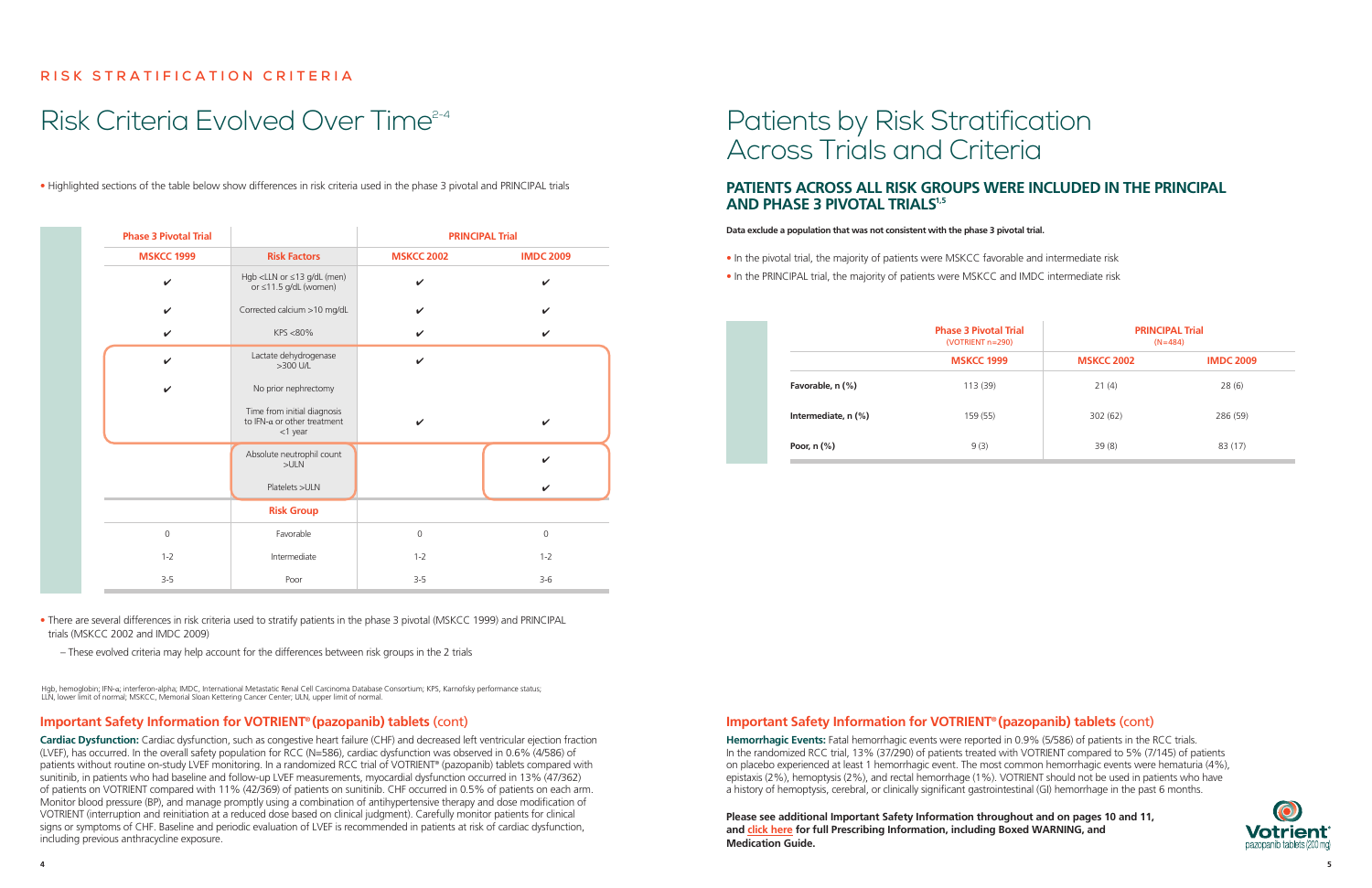#### **Important Safety Information for VOTRIENT® (pazopanib) tablets** (cont)

**Arterial Thromboembolic Events:** Arterial thromboembolic events have been observed, including fatal events (0.3%, 2/586) in the RCC trials. In the randomized RCC trial, 2% (5/290) of patients receiving VOTRIENT experienced myocardial infarction or ischemia, 0.3% (1/290) had a cerebrovascular accident, and 1% (4/290) had an event of transient ischemic attack. No arterial thromboembolic events were reported in patients who received placebo. Use with caution in patients who are at increased risk for these events or have a history of these events. Do not use VOTRIENT in patients who have had an arterial thromboembolic event in the past 6 months.

• 11.1 months median PFS in first-line patients vs 2.8 months with placebo (HR=0.40 [95% CI, 0.27-0.60], *P*<0.001) was observed in the phase 3 pivotal trial for VOTRIENT, as described in the full Prescribing Information<sup>6</sup>

#### **PRINCIPAL EFFICACY RESULTS**

### Median PFS According to Risk Status in the PRINCIPAL Trial

#### **IN THE VOTRIENT PHASE 3 PIVOTAL TRIAL:**

**PRINCIPAL data are based on a prospective, observational study and, therefore, are subject to limitations. The primary objective of the PRINCIPAL study is to evaluate the real-world effectiveness and safety of VOTRIENT® (pazopanib) tablets in patients with advanced RCC. PRINCIPAL data exclude a population that was not consistent with the phase 3 pivotal trial.** 

• **ALL PATIENTS:** Median overall PFS of 12.4 months with VOTRIENT (N=484) (95% CI, 10.7-14.8)

CI, confidence interval; HR, hazard ratio; NR, not reached.

#### **Important Safety Information for VOTRIENT® (pazopanib) tablets** (cont)

**Venous Thromboembolic Events (VTEs):** VTEs have occurred, including venous thrombosis and fatal pulmonary emboli. In the randomized RCC trial, VTEs were reported in 1% of patients treated with VOTRIENT and in 1% of patients treated with placebo. Monitor for signs and symptoms.

## Median Overall Survival Outcomes in the PRINCIPAL Trial

#### **IN THE VOTRIENT PHASE 3 PIVOTAL TRIAL:**

- 22.9 months median OS vs 20.5 months with placebo (HR=0.91 [95% CI, 0.71-1.16]) was observed in the phase 3 pivotal trial for VOTRIENT, as described in the full Prescribing Information<sup>6</sup>
	- Crossover permitted for disease progression for patients in the placebo arm

• **ALL PATIENTS:** Median overall **OS of 33.9 months** with VOTRIENT (N=484) (95% CI, 30.3-NR)1

**PRINCIPAL data are based on a prospective, observational study and, therefore, are subject to limitations. The primary objective of the PRINCIPAL study is to evaluate the real-world effectiveness and safety of VOTRIENT in patients with advanced RCC. PRINCIPAL data exclude a population that was not consistent with the phase 3 pivotal trial.** 

| <b>MEDIAN OVERALL SURVIVAL OUTCOMES'</b> |                                        |  |
|------------------------------------------|----------------------------------------|--|
|                                          | ،م N                                   |  |
|                                          | <b>MSKCC 2002</b>                      |  |
| Favorable                                | $NR$ (29.7-NR)<br>$n = 21$             |  |
| Intermediate                             | $33.9(30.3-NR)$<br>$n = 302$           |  |
| Poor                                     | <b>14.6</b> $(6.3 - 23.7)$<br>$n = 39$ |  |
|                                          |                                        |  |

• Median OS not reached in favorable-risk patients in the PRINCIPAL trial<sup>1</sup>

**Median OS, months** (95% CI) **MSKCC 2002 IMDC 2009 NR** n=28 **33.9** (33.9-NR) n=286 **14.6** (8.7-23.1) n=83



#### MEDIAN PROGRESSION-FREE SURVIVAL1

|              | <b>Median PFS, months</b><br>(95% CI) |                                          |  |
|--------------|---------------------------------------|------------------------------------------|--|
|              | <b>MSKCC 2002</b>                     | <b>IMDC 2009</b>                         |  |
| Favorable    | $25.4(9.8-NR)$<br>$n=21$              | $26(12-31.2)$<br>$n = 28$                |  |
| Intermediate | $12.3(9.6-15.9)$<br>$n = 302$         | <b>12.6</b> $(10.7 - 16.4)$<br>$n = 286$ |  |
| Poor         | $6.6(3.0-8.5)$<br>$n = 39$            | 6.3 $(3.7-9.2)$<br>$n = 82$              |  |

A prospective, observational study of VOTRIENT in patients with advanced RCC (N=484) of clear cell or predominantly clear cell histology. Primary efficacy end points were PFS, OS, and ORR.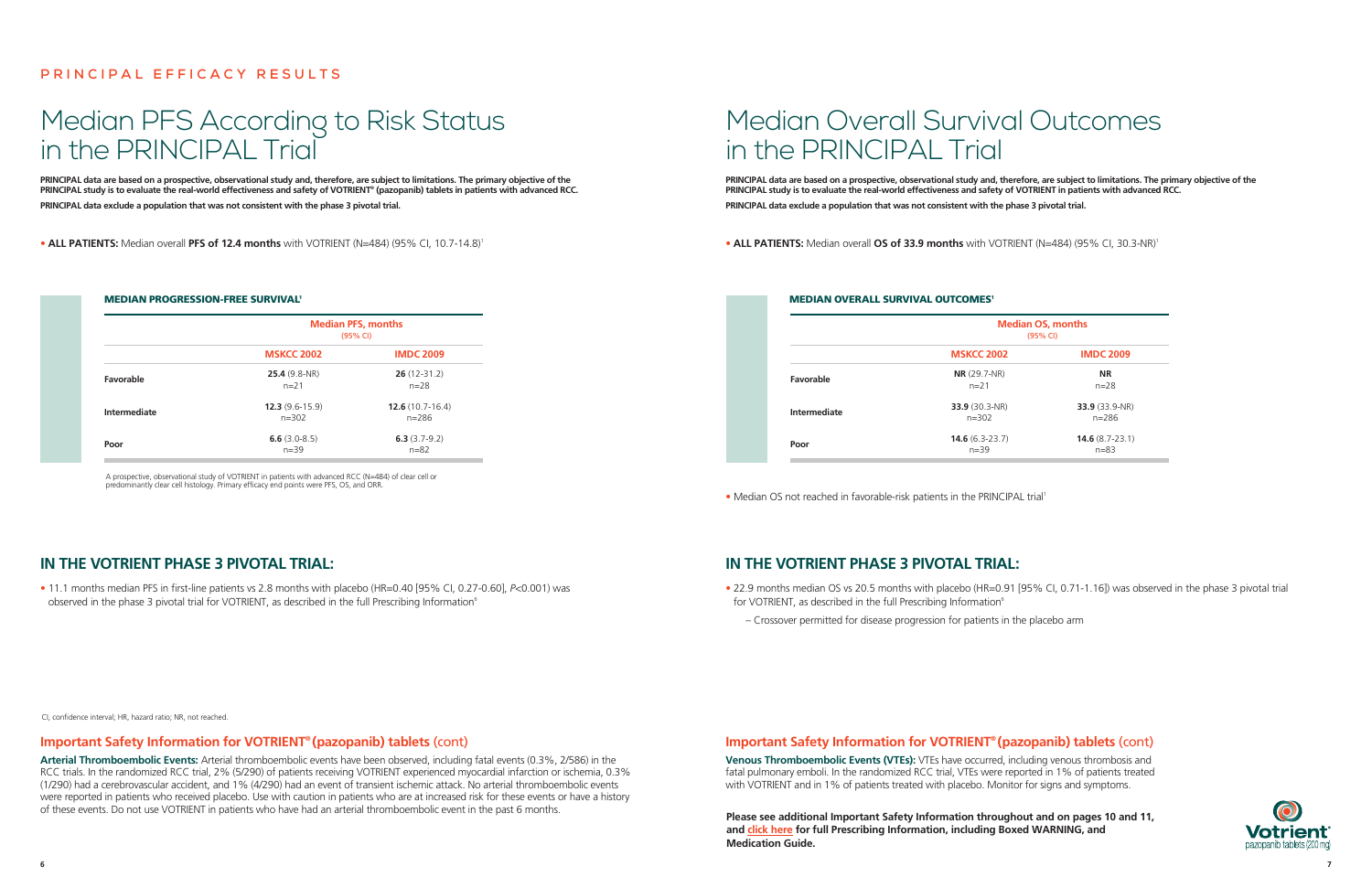

#### **Important Safety Information for VOTRIENT® (pazopanib) tablets** (cont)

**Thrombotic Microangiopathy (TMA):** TMA, including thrombotic thrombocytopenic purpura (TTP) and hemolytic uremic syndrome (HUS), has been reported in clinical trials of VOTRIENT as monotherapy, in combination with bevacizumab, and in combination with topotecan. VOTRIENT is not indicated for use in combination with other agents. Six of the 7 TMA cases occurred within 90 days of the initiation of VOTRIENT. Improvement of TMA was observed after treatment was discontinued. Monitor for signs and symptoms of TMA. Permanently discontinue VOTRIENT in patients developing TMA. Manage as clinically indicated.

- ARs that occurred in ≥10% of patients who received VOTRIENT included diarrhea (52%), hypertension (40%), hair color changes (38%), nausea (26%), anorexia (22%), vomiting (21%), fatigue (19%), asthenia (14%), abdominal pain (11%), and headache (10%)<sup>6</sup>
- The most common grade 3/4 laboratory abnormalities were ALT and AST increases (12% and 7%, respectively)<sup>6</sup>

## ORR and Median Duration of Response in the PRINCIPAL Trial

#### **IN THE VOTRIENT PHASE 3 PIVOTAL TRIAL:**

- A 32% ORR vs 4% with placebo in first-line patients<sup>5</sup>
- A 13-month (58.7 weeks) median duration of response (95% CI, 52.1-68.1 weeks), as described in the full Prescribing Information<sup>6</sup>

**PRINCIPAL data are based on a prospective, observational study and, therefore, are subject to limitations. The primary objective of the PRINCIPAL study is to evaluate the real-world effectiveness and safety of VOTRIENT® (pazopanib) tablets in patients with advanced RCC. PRINCIPAL data exclude a population that was not consistent with the phase 3 pivotal trial.** 

#### • **ALL PATIENTS: 33% ORR** with VOTRIENT (n=132)1

• **ALL PATIENTS: Median DoR of 14 months** with VOTRIENT (95% CI, 8.9-17.2)<sup>1</sup>

#### **PRINCIPAL SAFETY PROFILE**

## PRINCIPAL: Consistent Safety and Tolerability Profile

#### **IN THE VOTRIENT PHASE 3 PIVOTAL TRIAL:**

#### **PRINCIPAL DISCONTINUATION RATE CONSISTENT WITH PHASE 3 PIVOTAL TRIAL**

• 15% of patients taking VOTRIENT discontinued due to an AR in both the PRINCIPAL and phase 3 pivotal trials<sup>1,7</sup>

**PRINCIPAL data are based on a prospective, observational study and, therefore, are subject to limitations. The primary objective of the PRINCIPAL study is to evaluate the real-world effectiveness and safety of VOTRIENT in patients with advanced RCC. PRINCIPAL data exclude a population that was not consistent with the phase 3 pivotal trial.** 

#### MOST COMMON DRUG-RELATED ARs OCCURRING IN ≥10% OF PATIENTS IN THE PRINCIPAL TRIAL<sup>1</sup>

AR, adverse reaction.

#### MEDIAN DURATION OF RESPONSE THAT LASTED FOR MORE THAN 1 YEAR1

|              |                                 | <b>Median DoR, months</b><br>(95% CI) |  |
|--------------|---------------------------------|---------------------------------------|--|
|              | <b>MSKCC 2002</b>               | <b>IMDC 2009</b>                      |  |
| Favorable    | $18(6.1-25)$                    | $21(9.1 - 26.4)$                      |  |
| Intermediate | $14(8.9-20.5)$                  | $14(7.5-18.4)$                        |  |
| Poor         | $3(0-14.6)$<br>$17(4.1 - 24.6)$ |                                       |  |

| Primary system organ class<br>preferred term | All grades, $n$ $%$ | Grade 3, n (%) | Grade 4, n (%) |
|----------------------------------------------|---------------------|----------------|----------------|
| Number of subjects with<br>at least 1 event  | 301(62.2)           | 130 (26.9)     | 8(1.7)         |
| <b>Gastrointestinal disorders</b>            | 94 (19.4)           | 23(4.8)        | 0              |
| Diarrhea                                     | 62(12.8)            | 16(3.3)        | $\Omega$       |
| Investigations                               | 128 (26.4)          | 44(9.1)        | 1(0.2)         |
| ALT increased                                | 61 (12.6)           | 25(5.2)        | $\Omega$       |
| Vascular disorders                           | 114(23.6)           | 42(8.7)        | 1(0.2)         |
| Hypertension                                 | 109(22.5)           | 40(8.3)        | $\Omega$       |

One patient experienced a grade 5 AR of disease progression.

• Most common grade 3/4 ARs were ALT increased (5%) and hypertension (8%)<sup>1</sup>

DoR, duration of response.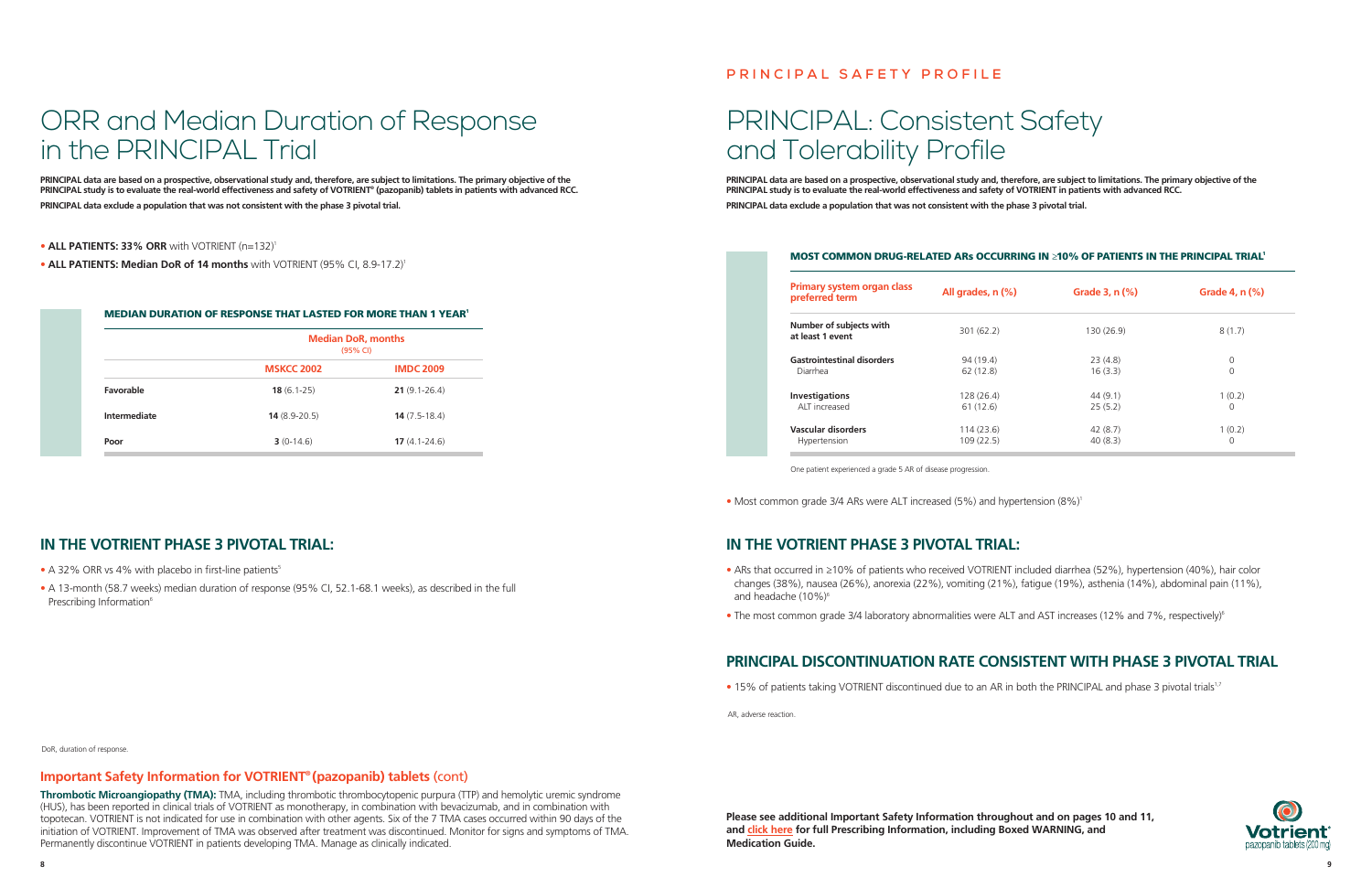There were no reports of proteinuria in patients receiving placebo. Monitor urine protein at baseline and periodically as clinically indicated. Interrupt treatment for 24-hour urine protein ≥3 grams, and discontinue for repeat episodes despite dose reductions.

**Tumor Lysis Syndrome (TLS):** Cases of TLS, including fatal cases, have been reported in patients with RCC treated with VOTRIENT. Patients may be at risk of TLS if they have rapidly growing tumors, a high tumor burden, renal dysfunction, or dehydration. Closely monitor patients at risk, consider appropriate prophylaxis, and treat as clinically indicated.

**Infection:** Serious infections (with or without neutropenia), some with fatal outcomes, have been reported. Monitor for signs and symptoms, and treat active infection promptly. Consider interruption or discontinuation of VOTRIENT.

**Increased Toxicity With Other Cancer Therapy:** VOTRIENT is not indicated for use in combination with other agents. Increased toxicity and mortality have been observed in clinical trials administering VOTRIENT in combination with lapatinib or with pemetrexed. The fatal toxicities observed included pulmonary hemorrhage, GI hemorrhage, and sudden death. A safe and effective combination dose has not been established with these regimens.

**Increased Toxicity in Developing Organs:** The safety and effectiveness of VOTRIENT in pediatric patients have not been established. VOTRIENT is not indicated for use in pediatric patients. Animal studies have demonstrated pazopanib can severely affect organ growth and maturation during early postnatal development, and resulted in toxicity to the lungs, liver, heart, and kidney, and in death. VOTRIENT may potentially cause serious adverse effects on organ development in pediatric patients, particularly in patients younger than 2 years of age.

**Females and Males of Reproductive Potential:** VOTRIENT can cause fetal harm when administered to a pregnant woman based on animal reproduction studies and its mechanism of action. In animal developmental and reproductive toxicology studies, oral administration of pazopanib to pregnant rats and rabbits throughout organogenesis resulted in teratogenicity, and abortion at systemic exposures lower than that observed at the maximum recommended human dose of 800 mg.

Verify pregnancy status of females of reproductive potential prior to starting treatment with VOTRIENT. Advise females of reproductive potential to use effective contraception during treatment and for at least 2 weeks after the last dose of VOTRIENT. To avoid potential drug exposure to pregnant partners and female partners of reproductive potential, advise male patients (including those who have had vasectomies) with female partners of reproductive potential to use condoms during treatment with VOTRIENT and for at least 2 weeks after the last dose. VOTRIENT may impair fertility in females and males of reproductive potential while receiving treatment. Because of the potential for serious adverse reactions in breastfed infants from VOTRIENT, advise a lactating woman not to breastfeed during treatment with VOTRIENT and for 2 weeks after the final dose.

**Diarrhea:** Diarrhea occurred frequently and was predominantly mild to moderate in severity. Patients should be advised how to manage mild diarrhea and to notify their health care provider if moderate to severe diarrhea occurs so appropriate management can be implemented to minimize its impact.

**Lipase Elevations:** In a single-arm RCC trial, increases in lipase values were observed for 27% (48/181) of patients. In the RCC trials of VOTRIENT, clinical pancreatitis was observed in <1% (4/586) of patients.

**Cardiac Dysfunction:** Cardiac dysfunction, such as congestive heart failure (CHF) and decreased left ventricular ejection fraction (LVEF), has occurred. In the overall safety population for RCC (N=586), cardiac dysfunction was observed in 0.6% (4/586) of patients without routine on-study LVEF monitoring. In a randomized RCC trial of VOTRIENT compared with sunitinib, in patients who had baseline and follow-up LVEF measurements, myocardial dysfunction occurred in 13% (47/362) of patients on VOTRIENT compared with 11% (42/369) of patients on sunitinib. CHF occurred in 0.5% of patients on each arm. Monitor blood pressure (BP), and manage promptly using a combination of antihypertensive therapy and dose modification of VOTRIENT (interruption and reinitiation at a reduced dose based on clinical judgment). Carefully monitor patients for clinical signs or symptoms of CHF. Baseline and periodic evaluation of LVEF is recommended in patients at risk of cardiac dysfunction, including previous anthracycline exposure.

- **Pneumothorax:** Two of 290 patients treated with VOTRIENT and no patients on the placebo arm in the randomized RCC trial developed a pneumothorax.
- **Bradycardia:** In the randomized trial of VOTRIENT for the treatment of RCC, bradycardia based on vital signs (<60 beats per minute) was observed in 19% (52/280) of patients treated with VOTRIENT and in 11% (16/144) of patients on the placebo arm.
- **Drug Interactions:** Coadministration with strong CYP3A4 inhibitors (eg, ketoconazole, ritonavir, clarithromycin) increases concentrations of pazopanib and should be avoided, but, if warranted, reduce the dose of VOTRIENT to 400 mg. Avoid grapefruit and grapefruit juice.
- Concomitant use of strong CYP3A4 inducers (eg, rifampin) should be avoided due to the potential to decrease concentrations of pazopanib. VOTRIENT should not be used in patients who cannot avoid chronic use of CYP3A4 inducers.
- Concomitant treatment with strong inhibitors of P-glycoprotein (PgP) or breast cancer resistance protein (BCRP) should be avoided due to risk of increased exposure to pazopanib.
- CYP Substrates: Concomitant use of VOTRIENT with agents with narrow therapeutic windows that are metabolized by CYP3A4, CYP2D6, or CYP2C8 is not recommended. Coadministration may result in inhibition of the metabolism of these products and create the potential for serious adverse events.
- Concomitant use of VOTRIENT and simvastatin increases the incidence of ALT elevations. If a patient develops ALT elevations, follow dosing guidelines for VOTRIENT, consider alternatives to VOTRIENT, or consider discontinuing simvastatin. Insufficient data exist to assess the risk of concomitant administration of alternative statins and VOTRIENT.
- Drugs That Raise Gastric pH: Avoid concomitant use of VOTRIENT with drugs that raise gastric pH (eg, esomeprazole) due to the potential to decrease concentrations of pazopanib. Consider shortacting antacids in place of proton pump inhibitors (PPIs) and H2 receptor antagonists. Separate antacid and pazopanib dosing by several hours.
- **Adverse Reactions in the Randomized RCC Trial:** A dose interruption was required for 42% of patients on VOTRIENT. The VOTRIENT dose was reduced for 36% of patients.
- The most common adverse reactions (≥20%) for VOTRIENT vs placebo were diarrhea (52% vs 9%), HTN (40% vs 10%), hair color changes (depigmentation) (38% vs 3%), nausea (26% vs 9%), anorexia (22% vs 10%), and vomiting (21% vs 8%).
- Laboratory abnormalities occurring in >10% of patients and more commonly (≥5%) in patients taking VOTRIENT vs placebo included increases in ALT (53% vs 22%), AST (53% vs 19%), glucose (41% vs 33%), and total bilirubin (36% vs 10%); decreases in phosphorus (34% vs 11%), sodium (31% vs 24%), magnesium (26% vs 14%), and glucose (17% vs 3%); and leukopenia (37% vs 6%), neutropenia (34% vs 6%), thrombocytopenia (32% vs 5%), and lymphocytopenia (31% vs 24%).
	- In a pooled analysis of VOTRIENT clinical trials, East Asian patients had a higher frequency of neutropenia, thrombocytopenia, and palmar-plantar erythrodysesthesia syndrome than non-East Asian patients. *(See Adverse Reactions, Section 6.1, in full Prescribing Information.)*



**Interstitial Lung Disease (ILD)/Pneumonitis:** ILD/pneumonitis, which can be fatal, has been reported in 0.1% of patients in the clinical trials treated with VOTRIENT. Monitor patients for ILD/ pneumonitis, and discontinue VOTRIENT if symptoms of ILD or pneumonitis develop.

**Hypertension (HTN): HTN, including hypertensive crisis, has** occurred in clinical trials. HTN occurs early in the course of treatment (approximately 40% of cases occurred by Day 9, and 90% of cases occurred in the first 18 weeks). BP should be well controlled prior to initiating VOTRIENT, monitored early after starting treatment (no longer than 1 week), and frequently thereafter. Treat increased BP promptly with standard antihypertensive therapy and dose reduction or interruption of VOTRIENT, as clinically warranted. Discontinue VOTRIENT if there is evidence of hypertensive crisis or if HTN is severe and persistent despite antihypertensive therapy and dose reduction of VOTRIENT. Approximately 1% of patients required permanent discontinuation of VOTRIENT because of HTN.

#### **Important Safety Information for VOTRIENT® (pazopanib) tablets** (cont)

**Please [click here](https://www.novartis.us/sites/www.novartis.us/files/votrient.pdf) for full Prescribing Information, including Boxed WARNING, and Medication Guide.**

**Hepatic Toxicity and Hepatic Impairment:** Severe and fatal hepatotoxicity has occurred. Patients older than 65 years are at an increased risk. Increases in serum transaminase levels (alanine aminotransferase [ALT], aspartate aminotransferase [AST]) and bilirubin were observed. Transaminase elevations occur early in the course of treatment (92.5% of all transaminase elevations of any grade occurred in the first 18 weeks). In patients with preexisting moderate hepatic impairment, the starting dose of VOTRIENT should be reduced to 200 mg per day or alternatives to VOTRIENT should be considered. Treatment with VOTRIENT is not recommended in patients with severe hepatic impairment. Concomitant use of VOTRIENT and simvastatin increases the risk of ALT elevations and should be undertaken with caution *[see* **Drug Interactions***]*. Before the initiation of treatment and regularly during treatment, **monitor hepatic function and interrupt, reduce, or discontinue dosing as recommended.**

**QT Prolongation and Torsades de Pointes:** Prolonged QT intervals and arrhythmias, including torsades de pointes, have occurred. Use with caution in patients with a history of QT interval prolongation, patients taking antiarrhythmics or other medications that may prolong QT interval, and those with relevant preexisting cardiac disease. Baseline and periodic monitoring of electrocardiograms and maintenance of electrolytes (eg, calcium, magnesium, potassium) within the normal range should be performed.

**Hemorrhagic Events:** Fatal hemorrhagic events were reported in 0.9% (5/586) of patients in the RCC trials. In the randomized RCC trial, 13% (37/290) of patients treated with VOTRIENT compared to 5% (7/145) of patients on placebo experienced at least 1 hemorrhagic event. The most common hemorrhagic events were hematuria (4%), epistaxis (2%), hemoptysis (2%), and rectal hemorrhage (1%). VOTRIENT should not be used in patients who have a history of hemoptysis, cerebral, or clinically significant gastrointestinal (GI) hemorrhage in the past 6 months.

**Arterial Thromboembolic Events:** Arterial thromboembolic events have been observed, including fatal events (0.3%, 2/586) in the RCC trials. In the randomized RCC trial, 2% (5/290) of

patients receiving VOTRIENT experienced myocardial infarction or ischemia, 0.3% (1/290) had a cerebrovascular accident, and 1% (4/290) had an event of transient ischemic attack. No arterial thromboembolic events were reported in patients who received placebo. Use with caution in patients who are at increased risk for these events or have a history of these events. Do not use VOTRIENT in patients who have had an arterial thromboembolic event in the past 6 months.

**Venous Thromboembolic Events (VTEs):** VTEs have occurred, including venous thrombosis and fatal pulmonary emboli. In the randomized RCC trial, VTEs were reported in 1% of patients treated with VOTRIENT and in 1% of patients treated with placebo. Monitor for signs and symptoms.

**Thrombotic Microangiopathy (TMA):** TMA, including thrombotic thrombocytopenic purpura (TTP) and hemolytic uremic syndrome (HUS), has been reported in clinical trials of VOTRIENT as monotherapy, in combination with bevacizumab, and in combination with topotecan. VOTRIENT is not indicated for use in combination with other agents. Six of the 7 TMA cases occurred within 90 days of the initiation of VOTRIENT. Improvement of TMA was observed after treatment was discontinued. Monitor for signs and symptoms of TMA. Permanently discontinue VOTRIENT in patients developing TMA. Manage as clinically indicated.

**GI Perforation and Fistula:** In RCC trials, GI perforation or fistula was reported in 0.9% (5/586) of patients receiving VOTRIENT. Fatal perforation events occurred in 0.3% (2/586) of these patients. Use with caution in patients at risk for these events, and monitor for signs and symptoms.

**Reversible Posterior Leukoencephalopathy Syndrome (RPLS):** RPLS has been reported and may be fatal. Permanently discontinue VOTRIENT in patients developing RPLS.

**Wound Healing:** VOTRIENT may impair wound healing. Interruption of therapy is recommended in patients undergoing surgical procedures. Treatment with VOTRIENT should be stopped at least 7 days prior to scheduled surgery. VOTRIENT should be discontinued in patients with wound dehiscence.

**Hypothyroidism:** Hypothyroidism was reported in 7% (19/290) of patients treated with VOTRIENT in the randomized RCC trial and in no patients receiving placebo. Monitoring of thyroid function tests is recommended.

**Proteinuria:** In the randomized RCC trial, proteinuria was reported as an adverse reaction in 9% (27/290) of patients receiving VOTRIENT, leading to discontinuation of treatment in 2 patients.

**WARNING: HEPATOTOXICITY Severe and fatal hepatotoxicity has been observed in clinical trials. Monitor hepatic function and interrupt, reduce, or discontinue dosing as recommended.** *See "Warnings and Precautions," Section 5.1, in full Prescribing Information.*

#### **Indication**

VOTRIENT® (pazopanib) tablets is indicated for the treatment of patients with advanced renal cell carcinoma (RCC).

#### **Important Safety Information for VOTRIENT® (pazopanib) tablets**